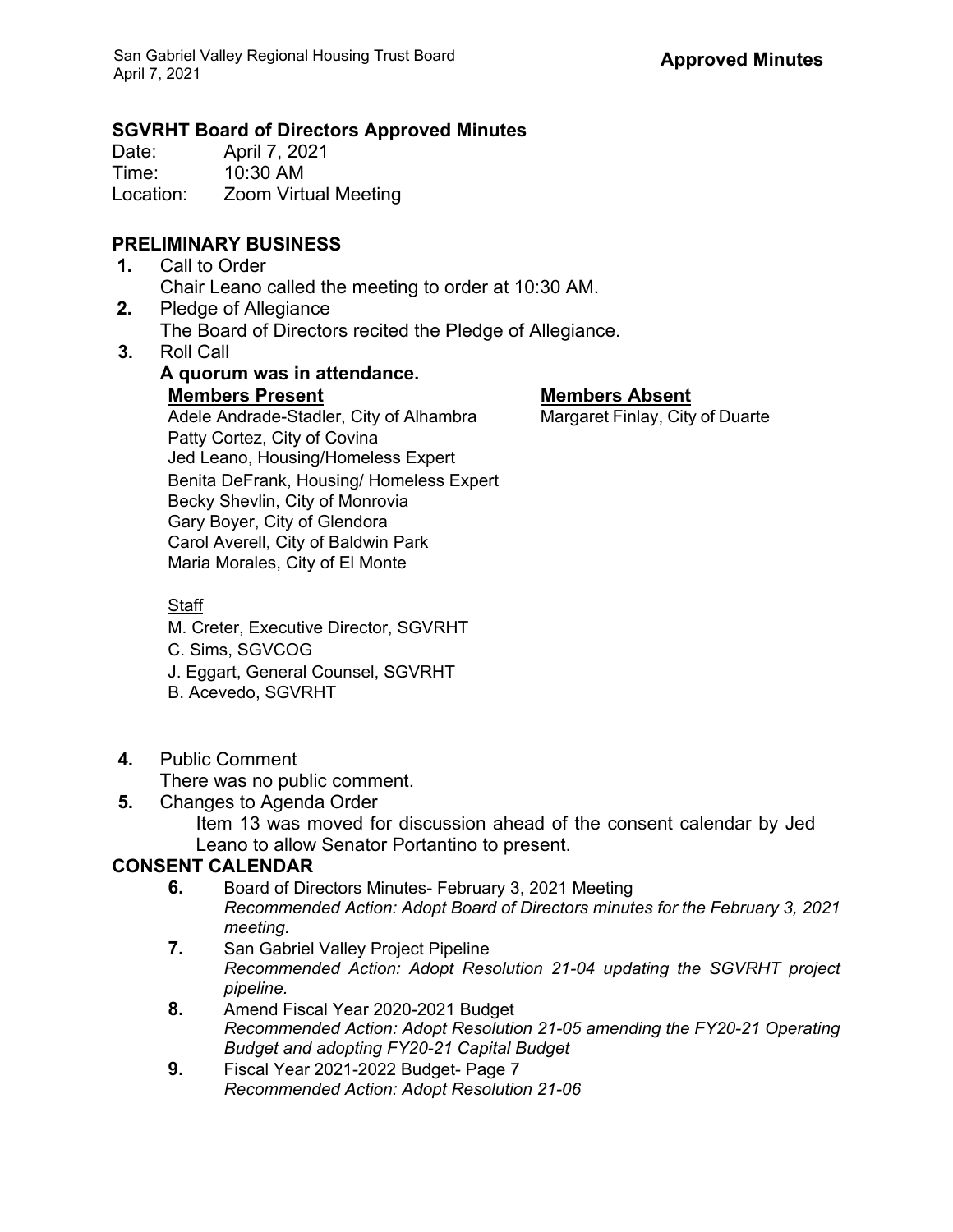- **10.** Bylaws Update *Recommended Action: Adopt Resolution 21-07 adopted the Amended and Restated Bylaws*
- **11.** Prorated Joining Fee *Recommended Action: Adopt Resolution 21-08 approving prorated joining fee*
- **12.** Board of Directors Calendar Update *Recommended Action: Approve SGVRHT Board Meeting Calendar Update*

#### **There was a motion to approve Items 6, 7, 8, 9, and 10, 11, and 12 on the consent calendar (M/S: Shevlin/Cortez).**

#### **[Motion Passed]**

| AYES:           | Andrade-Stadler, Cortez, DeFrank, Boyer, Leano, |  |  |
|-----------------|-------------------------------------------------|--|--|
|                 | Shevlin, Morales, Averell                       |  |  |
| <b>NOES:</b>    |                                                 |  |  |
| <b>ABSTAIN:</b> |                                                 |  |  |
| <b>ABSENT:</b>  | Finlay                                          |  |  |
|                 |                                                 |  |  |

# **ACTION ITEMS**

**13.** SB15

*Recommended Action: Adopt Resolution 21-09 in support of SB 15* **There was a motion to approve Resolution 21-09 in support of SB15. (M/S: Shevlin/Morales).**

|                 |                                                 | I |  |  |
|-----------------|-------------------------------------------------|---|--|--|
| AYES:           | Andrade-Stadler, Cortez, DeFrank, Boyer, Leano, |   |  |  |
|                 | Shevlin, Morales, Averell                       |   |  |  |
| <b>NOES:</b>    |                                                 |   |  |  |
| <b>ABSTAIN:</b> |                                                 |   |  |  |
| <b>ABSENT:</b>  | Finlay                                          |   |  |  |

**14.** LHTF Project Scoring Guidelines

*Recommended Actions: Adopt Resolution 21-10*

**There was a motion to approve Resolution 21-10 approving LHTF scoring guidelines. (M/S: Boyer/Morales).**

**[Motion Passed]**

**[Motion Passed]**

|                 |                                                 |  | ---------------- |  |  |
|-----------------|-------------------------------------------------|--|------------------|--|--|
| AYES:           | Andrade-Stadler, Cortez, DeFrank, Boyer, Leano, |  |                  |  |  |
|                 | Shevlin, Morales, Averell                       |  |                  |  |  |
| <b>NOES:</b>    |                                                 |  |                  |  |  |
| <b>ABSTAIN:</b> |                                                 |  |                  |  |  |
| <b>ABSENT:</b>  | Finlay                                          |  |                  |  |  |
|                 |                                                 |  |                  |  |  |

**15.** Emergency Shelter Template Agreements *Recommended Action: Authorize the Executive Director to finalize and execute MOAs with participating cities*

**There was a motion to authorize the Executive Director to finalize and execute MOAs with participating cities. (M/S: Shevlin/Cortez).**